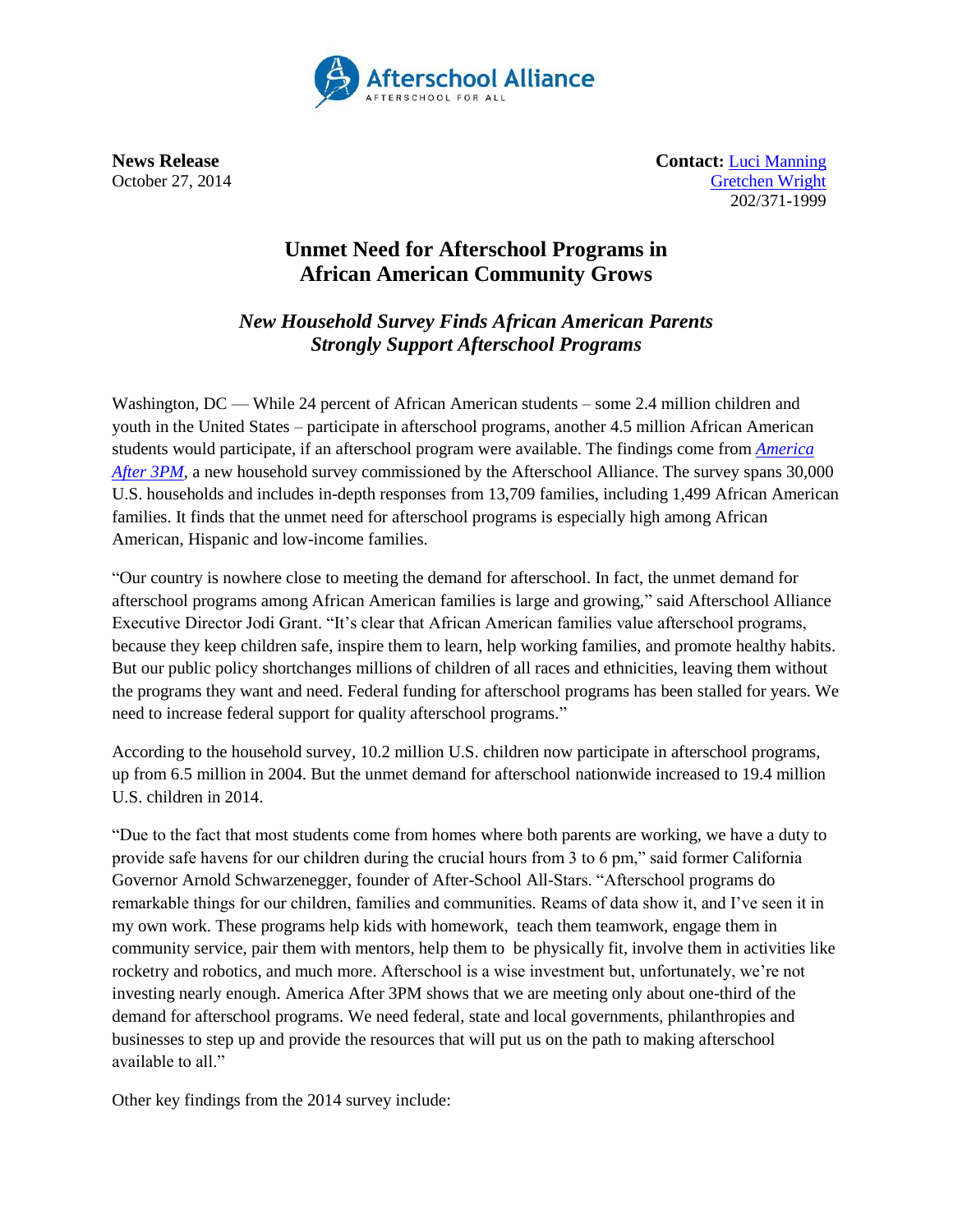- **Demand for afterschool is greatest among African American, Hispanic and low-income families.** Participation in afterschool and unmet demand for afterschool are much higher among children from low-income households than those from higher-income households, and higher among African American and Hispanic children than white children. The parents of 60 percent of the nation's African American children not currently participating in afterschool programs would enroll their child, if a program were available, as would the parents of 57 percent of Hispanic children not currently enrolled. The same is true of 35 percent of white children.
- **African American parents say that afterschool programs are an essential source of support for working parents—giving them peace of mind when at work and helping them to keep their jobs.**
	- Four in 5 African American parents agree that afterschool programs help provide working parents peace of mind about their children while at work. Agreement jumps even higher—to 88 percent—among African American parents with a child in an afterschool program.
	- Seventy-nine percent of African American parents agree that afterschool programs help working parents keep their jobs. Among African American parents with a child in an afterschool program, 84 percent agree.
- **African American parents face specific barriers in finding an afterschool program for their children.** African American parents who would like to enroll their child in an afterschool program were much more likely to cite lack of a safe way to get to and come home from afterschool programs and lack of available afterschool programs as barriers to participation than white parents.
- **African American parents with a child in an afterschool program are highly satisfied with their program, both overall and with specific program features.** 
	- More than 9 in 10 African American parents (92 percent) said that they are satisfied with their afterschool program overall, higher than parents overall (89 percent).
	- African American parents are very satisfied with the safety of the afterschool environment (90 percent), their child's opportunity to interact with his or her peers (87 percent) and their afterschool program's quality of care (85 percent).
- **African American parents—including parents with children in afterschool and children not in an afterschool program—recognize the multitude of benefits children gain from participating in an afterschool program.**
	- More than 3 in 4 African American parents (77 percent) agree that afterschool programs help children gain workforce skills, such as teamwork, leadership and critical thinking.
	- Seventy-four percent of African American parents agree that afterschool programs can help excite children about learning.
	- Seven in 10 African American parents agree that participating in an afterschool program can help improve children's school day attendance.
	- More than 7 in 10 African American parents (71 percent) agree that afterschool programs can help improve children's behavior in school.